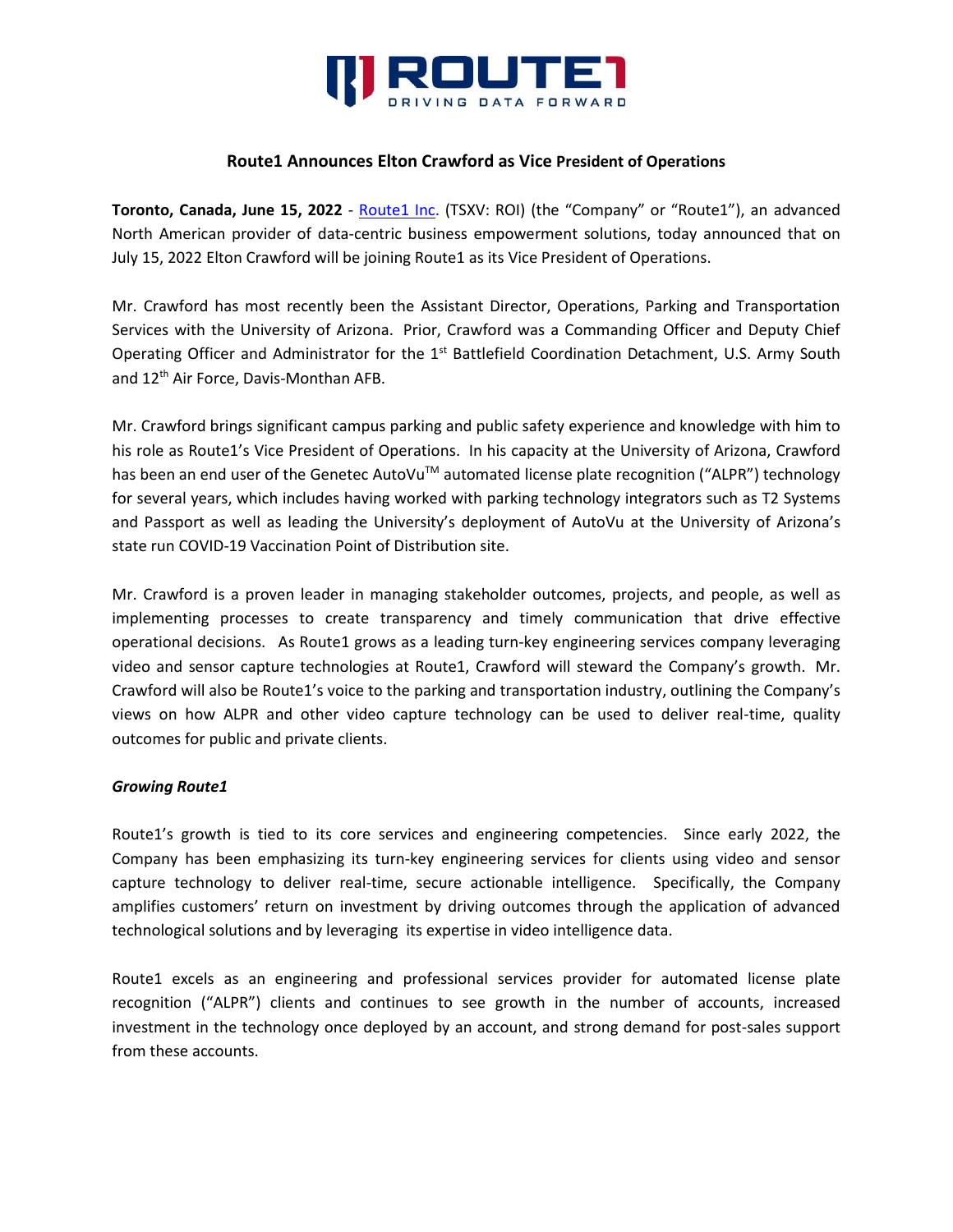

The Company's turn-key engineering and professional services that support its clients follow a complete life-cycle model. The model starts with traditional transaction-oriented services such as advisory and analysis including operations assessment, design and engineering, technology procurement, project management, installation and configuration. Importantly, Route1 continues to work with its channel partners and the end users of the technology beyond the primary transaction to deliver *actionable intelligence that generates exceptional outcomes* for the end user with the following ongoing services:

- End user and administrator training
- Technology life-cycle maintenance and support
- Operations optimization

Operations optimization is centered around data integration and intelligence. Areas of Route1 expertise are: (a) data transport, hosting and storage; (b) data presentation including cloud-based software applications to deliver data captured in an actionable format; (c) data analytics including integration of multiple data sets; and (d) data and network security, and user authentication.

### *Route1's Business Opportunity Focus*

The Company's focus is on situations in which video and sensor intelligence can augment an organization's capabilities – whether in the private or public sector. Building on expertise in the video capture space, combined with our deep-rooted background in software development, system infrastructure operations and cybersecurity, Route1 has a significant competitive advantage and differentiates itself in the engineering and professional services arena.

The subscription-based revenue model for Route1's MobiKEY product was one of the first in the industry. Route1 now augments and solidifies that recurring revenue stream by adopting the model throughout our Company. Unlike traditional turn-key engineering and professional-services organizations, Route1's emphasis is to engage its customers in a way that creates an on-going interaction and drives long-term recurring revenue.

The Company's investment is in its people and relationships with its channel partners, the most important being [Genetec](https://www.genetec.com/) as our preferred ALPR and more broadly, our unified security and video capture technology partner.

# *2022 IPMI Parking & Mobility Conference & Expo*

Elton Crawford and certain members of the Route1 sales and marketing team will be attending th[e 2022](https://ipmi.parking-mobility.org/2022/)  [IPMI Parking & Mobility Conference & Expo](https://ipmi.parking-mobility.org/2022/) in New Orleans from July 24-27. Route1 will be located at Booth 802.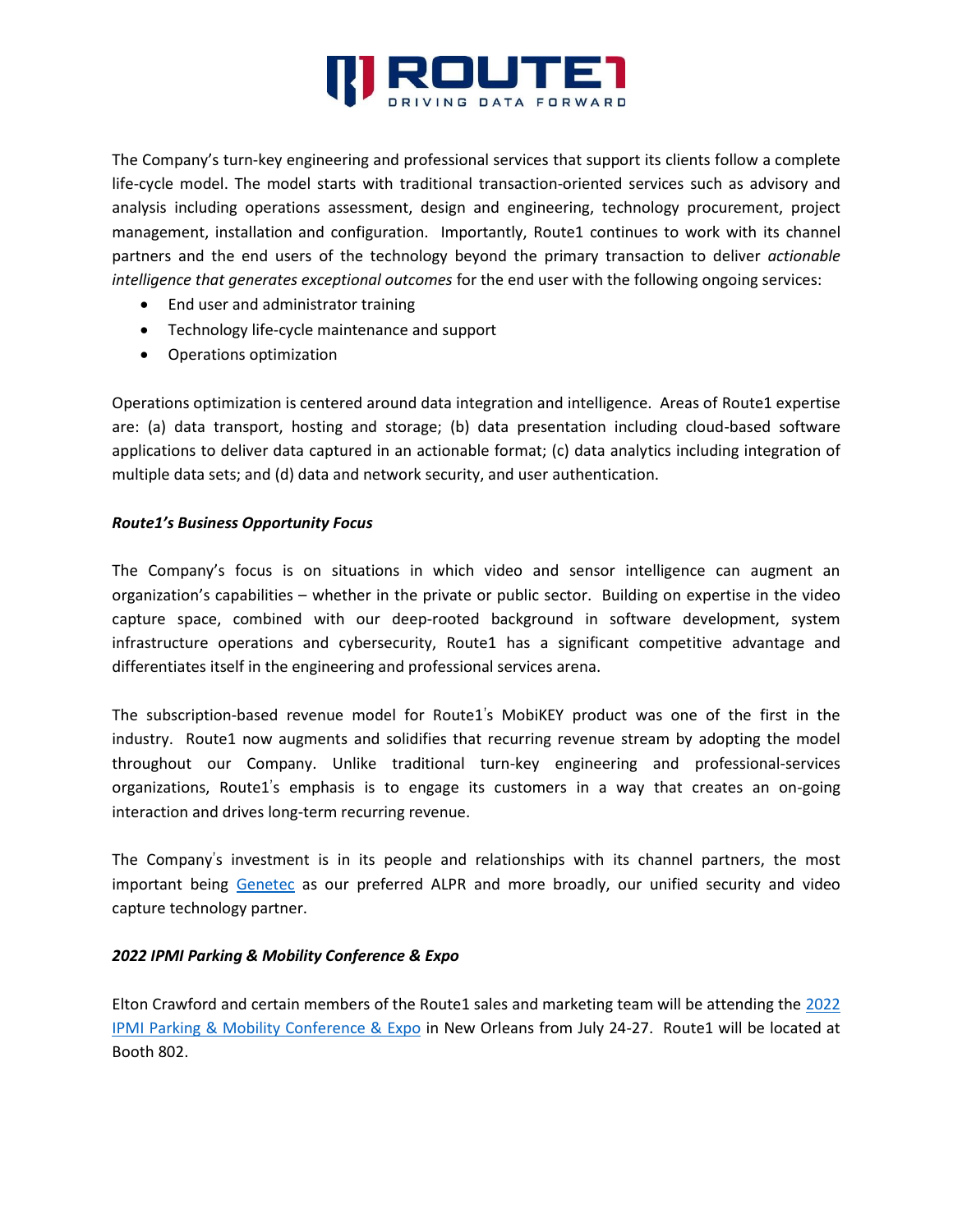

### **[About Route1 Inc.](http://www.route1.com/)**

Route1 Inc. is an advanced North American technology company that empowers their clients with datacentric solutions necessary to drive greater profitability, improve operational efficiency and gain sustainable competitive advantages, while always emphasizing a strong cybersecurity and information assurance posture. Route1 delivers exceptional client outcomes through real-time secure delivery of actionable intelligence to decision makers, whether it be in a manufacturing plant, in-theater or in a university parking lot. Route1 is listed on the OTCQB in the United States under the symbol ROIUF and in Canada on the TSX Venture Exchange under the symbol ROI. For more information, visit: [www.route1.com.](http://www.route1.com/)

**For More Information, Contact:** Tony Busseri President and Chief Executive Officer +1 480 500-7030 [tony.busseri@route1.com](mailto:tony.busseri@route1.com)

This news release, required by applicable Canadian laws, does not constitute an offer to sell or a solicitation of an offer to buy any of the securities in the United States. The securities have not been and will not be registered under the United States Securities Act of 1933, as amended (the "U.S. Securities Act") or any state securities laws and may not be offered or sold within the United States or to U.S. Persons unless registered under the U.S. Securities Act and applicable state securities laws or an exemption from such registration is available.

Neither the TSX Venture Exchange nor its Regulation Services Provider (as that term is defined in the policies of the TSX Venture Exchange) accepts responsibility for the adequacy or accuracy of this release.

© 2022 Route1 Inc. All rights reserved. No part of this document may be reproduced, transmitted or otherwise used in whole or in part or by any means without prior written consent of Route1 Inc. See https://www.route1.com/terms-of-use/ for notice of Route1's intellectual property.

This news release may contain statements that are not current or historical factual statements that may constitute forward-looking statements or future oriented financial information. These statements are based on certain factors and assumptions, including, expectations regarding the success of the private placement and the terms on which the Company will raise funds, price and liquidity of the common shares, expected financial performance, expected subscribers and subscription-based revenue, business prospects, technological developments, development activities and like matters. While Route1 considers these factors and assumptions to be reasonable, based on information currently available, they may prove to be incorrect. These statements involve risks and uncertainties, including but not limited to the risk factors described in reporting documents filed by the Company. Actual results could differ materially from those projected as a result of these and other risks and should not be relied upon as a prediction of